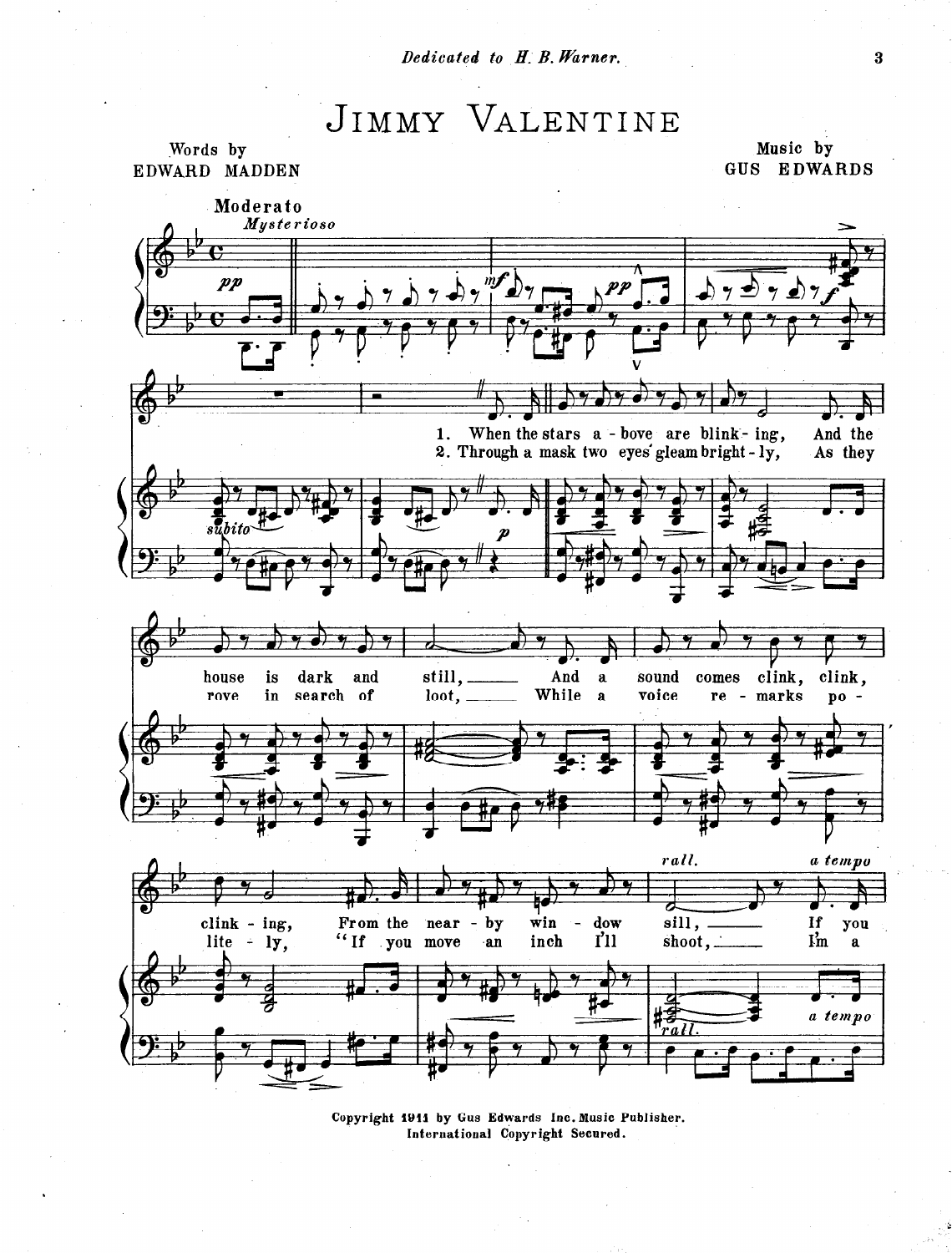see a fig-ure crouch-ing, In the ghost - ly pale moon - shine,  $\frac{1}{2}$  And the So you have no cause for fright,  $\frac{1}{2}$  Then he So you have no cause for  $sou - v =-nir$  col - lec- tor,  $\dot{m}_I$  $\dot{m}$ bulls-eye gleams, Thro' your start-led dreams, Then it's Jim- my Val - en - tine. bows a - way With your last week's pay, And he wish-es you "Good night."  $\overline{\mathcal{F}}$ 9 poco rall. **CHORUS** Look out, look out, look out for Jim - my Val - en - tine,  $p_{\scriptscriptstyle -}$  ,  $p$ For he's a pal of mine, A sen - ti - men - tal crook, With a

Jimmy Valentine. 3

 $\overline{\mathbf{4}}$